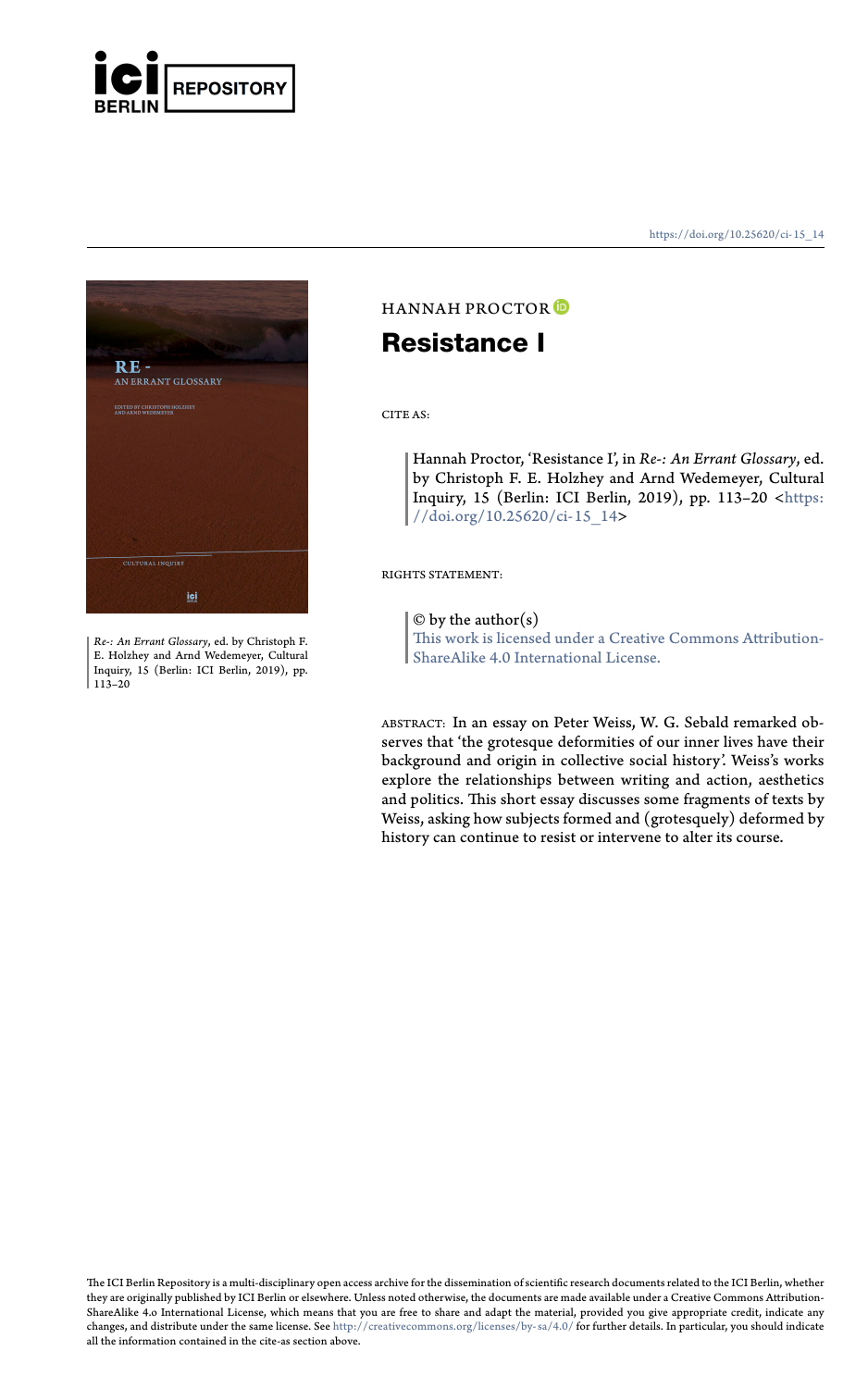## Resistance I HANNAH PROCTOR

1937 — Hitler is ensconced at the Reichstag, Stalinist terror reigns in Moscow and the Republican Army are battling the fascists in Spain. In Berlin, a group of young communists gaze at the ancient battle of deities and giants depicted on the Pergamon Altar. This is how Peter Weiss begins his epic three-volume novel *The Aesthetics of Resistance*. Sinewy stone figures wrestle in a state of petrified unrest, their heroic actions frozen *in media res*. The scene is 'shattered into fragments'. 'Yawning cracks' cut once whole figures to pieces. Muscular stumps, bits of jaw, leg, ankle, and 'tremendous and dismembered hands' protrude from the hard marble.<sup>1</sup> Hands without fingers, shoulders without arms, fists without swords… Mutilated bodies strangle, clamber and clutch at one another desperately. Torsos convulse in pain. Ligaments tear, sweat pours, blood congeals, arteries swell.The silence, occasionally broken by the soft echoes of tourists' footsteps, seems

<sup>1</sup> Peter Weiss, *The Aesthetics of Resistance, Volume 1: A Novel*, trans. by Joachim Neugroschel (Durham, NC: Duke University Press, 2005), pp. 3–5.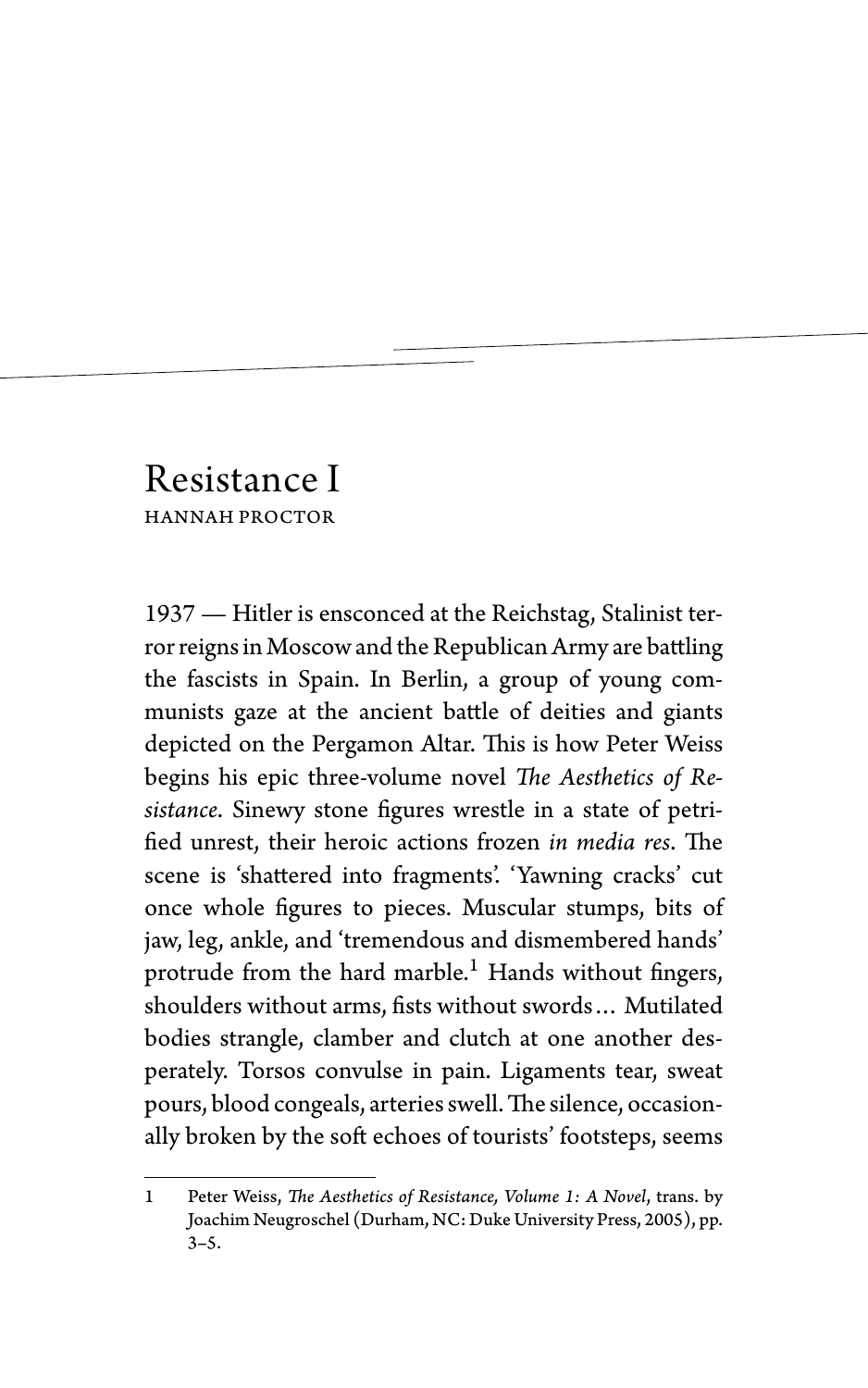to contain an 'inaudible roaring' that the young observers strain to hear: $^2$ 

We heard the thuds of the clubs, the shrilling whistles, the moans, the splashing of blood. We looked back at a prehistoric past, and for an instant the prospect of the future likewise filled up with a massacre impenetrable to the thought of liberation.<sup>3</sup>

They gaze at the beaten and the dying. They stare at the stone and it is as though they can see their own future defeats unfold before their eyes, brutal defeats that the novel goes on to trace in visceral detail. 'The silence, the paralysis of those fated to be trampled into the ground continued to be palpable.'<sup>4</sup> But they perceive other struggles contained in the panorama of devastation. The scene is one of antagonism and striving rather than of resignation; perhaps another outcome could have been possible. The scene also seems to function as a possible source of hope and spur to resistance, confirming the necessity to keep on fighting.

*The Aesthetics of Resistance* itself stands as a scarred monument to past struggles. Weiss is unflinching in his portrayal of political failure and the historical wreckage of twentieth-century Europe. Yet, as Fredric Jameson discusses, he is concerned with asking 'how to draw energy from such endless images of horror'.<sup>5</sup> Forced to contemplate the novel's corpse-strewn pages, Weiss places the reader in the position of his young protagonists at the Pergamon Altar in order to provide 'a lesson about the

<sup>2</sup> Ibid., pp. 3–5.

<sup>3</sup> Ibid., p. 9.

<sup>4</sup> Ibid.

<sup>5</sup> Fredric Jameson, 'Foreword: A Monument to Radical Instants', in Weiss, *The Aesthetics of Resistance*, pp. vii–xlix (p. xliii).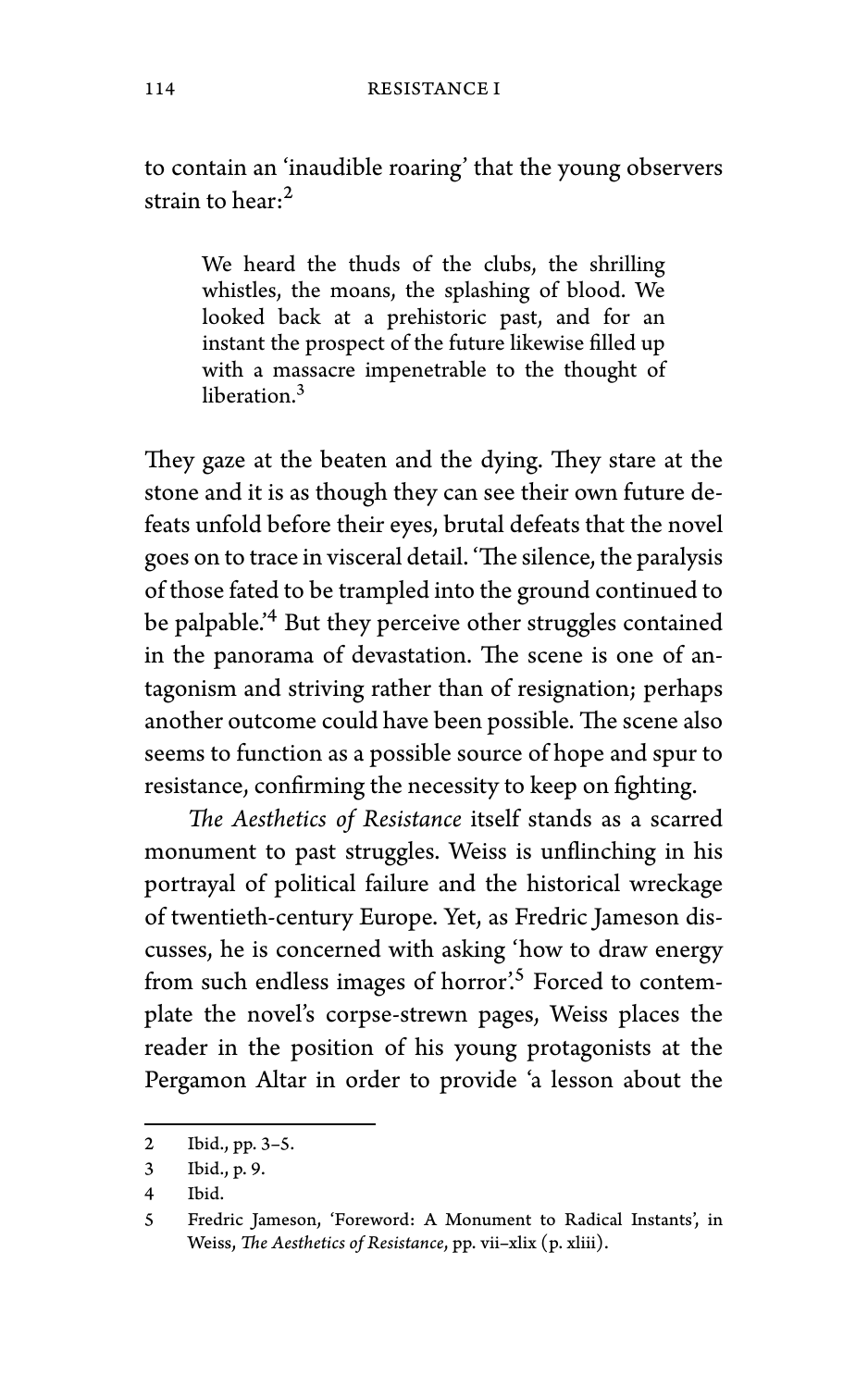productive uses of a past and a history that is not simply represented or commemorated but also reappropriated by some new future of our own present.<sup>6</sup> The novel ends by returning to the frieze, dwelling on the empty space on the altar where the lion's paw of Heracles should be: 'The empty space in the frieze, at the spot where the lion's paw of Heracles would hang, designates precisely something absent, unrealized.<sup>'7</sup> The empty space is left open for future intervention. As Weiss himself stated, both the Pergamon and his novel are addressed to the present: 'that turmoil, those figures tangled up in relentless, dreadful combat, figures strangling one another, lacerating one another with spears. It is the very same struggle that we are engaged in today.'<sup>8</sup>

The novel's narrative ends in 1945 but was written decades later. Weiss died in 1982, shortly after the publication of the novel's third and final volume (the first having appeared in 1975). The Berlin wall fell seven years after that, bringing to an end one of the major conflicts that animates the narrative: between the official positions (both political and aesthetic) of the Communist Party and unorthodox communist idealism.This conflict is also evident in Weiss's play *Trotsky in Exile*, which points to a gap between historical materialist predictions and historical reality as it unfolded. A programme note by Ernest Mandel written to accompany a production of the play in London remarks:

<sup>6</sup> Ibid., p. xlvii.

<sup>7</sup> Klaus R. Scherpe and James Gussen, 'Reading the *Aesthetics of Resistance*: Ten Working Theses', *New German Critique*, 30 (Autumn 1983), pp. 97–105 (p. 104).

<sup>8</sup> Burkhardt Lindner and Christian Rogowski, 'Between Pergamon and Plötzensee: Another Way of Depicting the Course of Events an Interview with Peter Weiss', *New German Critique*, 30 (Autumn 1983), pp. 107–26 (p. 120).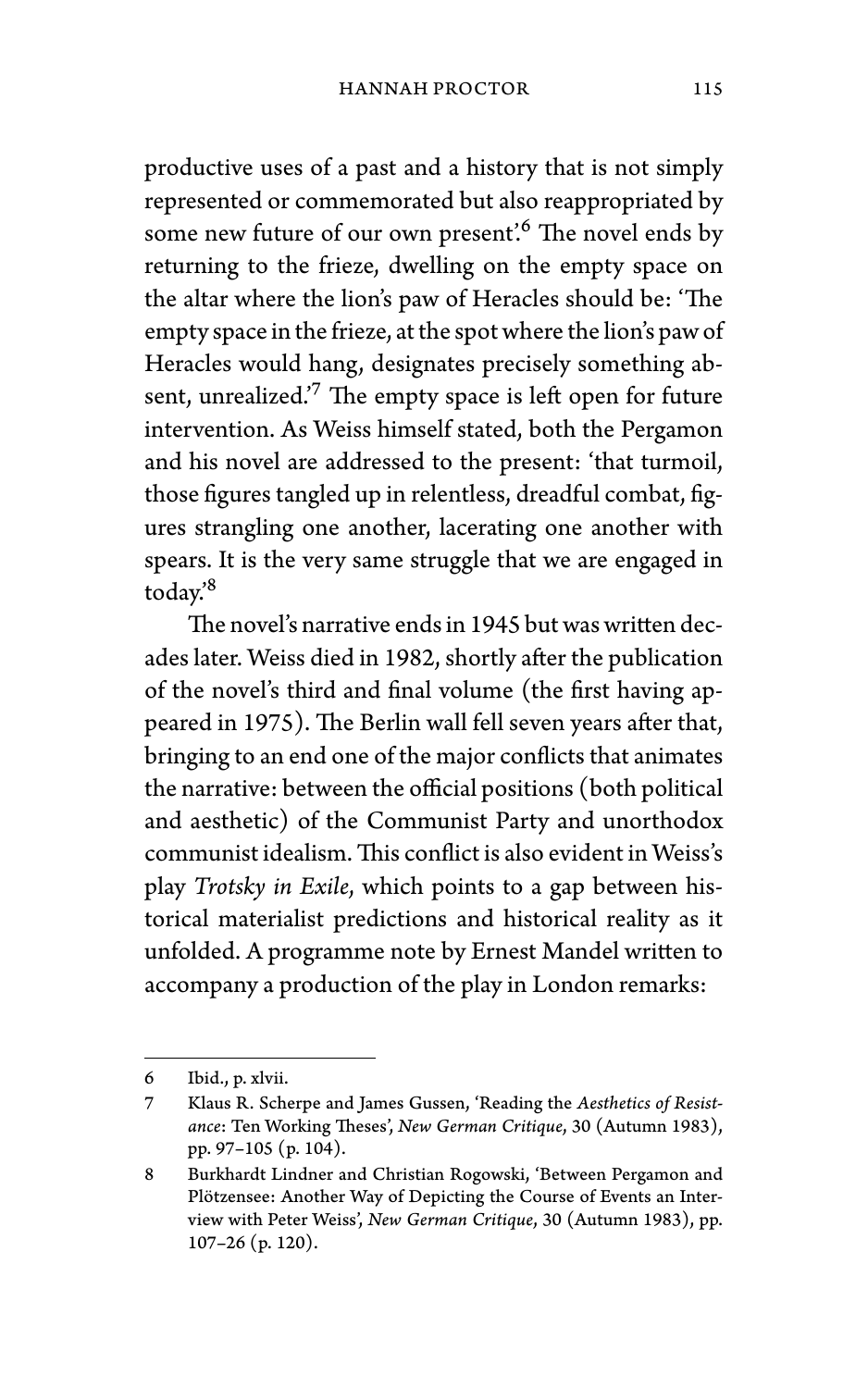### 116 RESISTANCE I

The theoretical controversies, which initiate the play — concerning the role of the peasant, the proletariat, the intelligentsia and the bourgeoisie in the coming Russian revolution, the precise, future form of government and society, the organizations of revolutionaries most appropriate to a rapid success all find at most a contradictory, incomplete or provisional validation in the actual course of history.<sup>9</sup>

Weiss stages theoretical discussions against the backdrop of historical events that surge weirdly and wildly in directions that the protagonists cannot predict and thus constantly destabilize, undermine, or complicate their pronouncements; theory and praxis (or perhaps it would make more sense to say ideas and history) crash into each other constantly. Jameson's description of *The Aesthetics of Resistance* is also perti[nent here: 'the urgency of the dia](https://www.marxists.org/archive/mandel/1971/xx/exile.htm)logi[cal \[…\] is fue](https://www.marxists.org/archive/mandel/1971/xx/exile.htm)led by a passion for a unity that can never come into being.<sup>10</sup> The passion for unity that the text exhibits is rooted in a relation to an orthodox Marxist-Leninist understanding of the dialectical movement of history, which sees tensions resolve in a final moment of reconciliation (Absolute Knowledge/Communism). Weiss does not operate entirely within the parameters of this paradigm but whether consciously or unconsciously, critically or obediently, he nonetheless contends with the dominant Party line.

Jameson's discussion of dialogism in Weiss invokes the Soviet literary scholar Mikhail Bakhtin, who argued that language is always internally split. Bakhtin acknowledged

<sup>9</sup> Ernest Mandel, 'Trotsky in Exile' [programme notes from the 1971 London production] <https://www.marxists.org/archive/mandel/ 1971/xx/exile.htm> [accessed 20 December 2018].

<sup>10</sup> Jameson, 'Foreword', p. xxvii.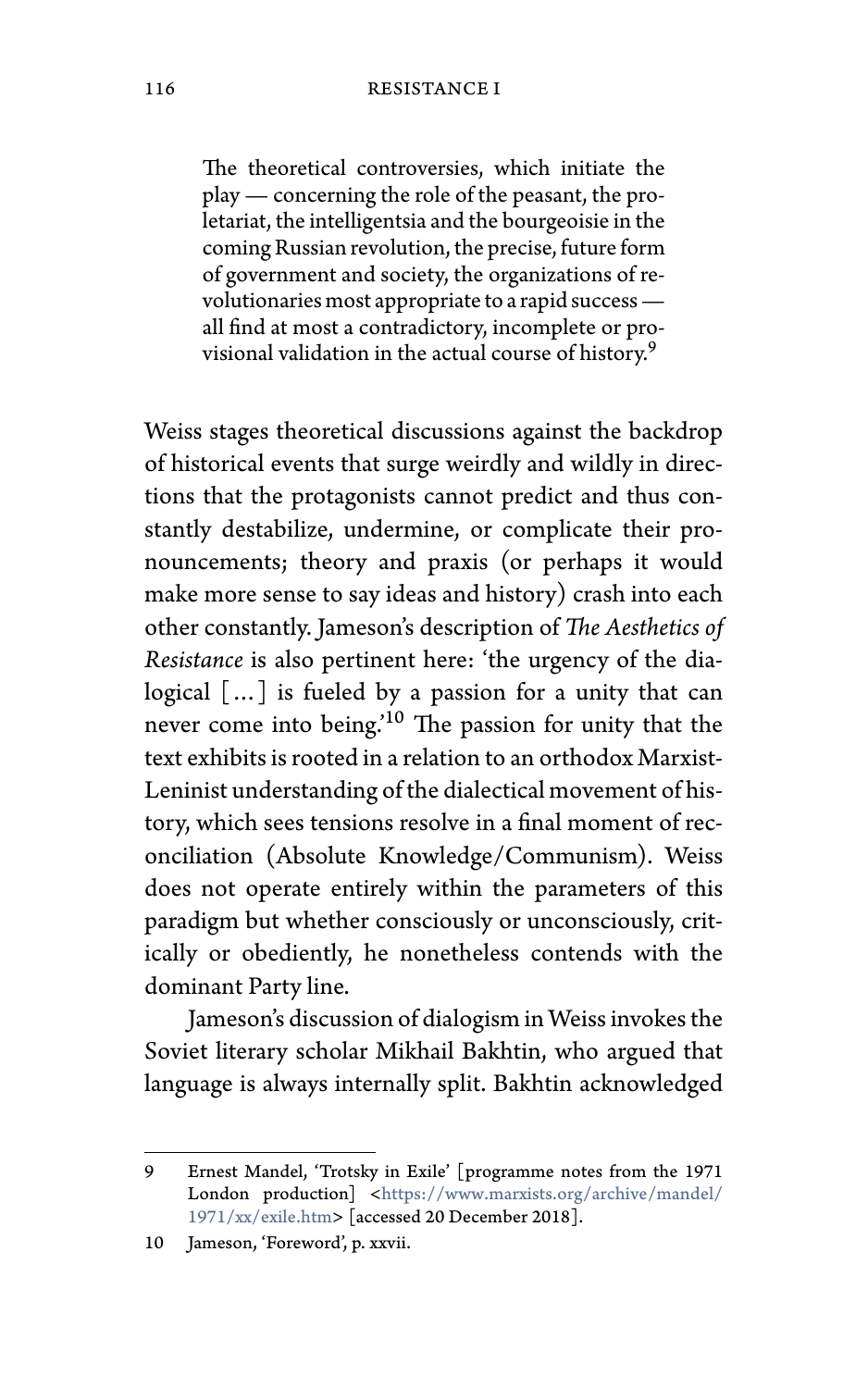that language is 'ideologically saturated', $11$  but claimed that the apparently rigid structures of the 'unitary language' always operate in the midst of heteroglossia;<sup>12</sup> a tendency to unite is constantly undermined by a tendency to disassemble. The unitary language and heteroglossia are in constant dialogue; the former imposing limits, tending towards stasis and ossification, the latter always fighting to resist these constraints.The unitary language is centripetal, it keeps the language moving uniformly along a prescribed path, whereas heteroglossia is centrifugal; it pulls things apart. For Bakhtin, every utterance is 'a contradictionridden, tension-filled unity of two embattled tendencies in the life of language<sup> $13$ </sup> This tension between these two modes of language recalls the tension between a particular meta-historical understanding of progressive time and the messiness of history as it unfolded in practice.

In an essay reflecting on Weiss's work, W. G. Sebald perceives a similar tension in a self-portrait of Weiss, which demonstrates 'both the will to resist and a process that may be described as the assimilation of the chill of the system which the subject knows threatens him.'<sup>14</sup> The work operates within a particular ideologically saturated discourse, which the experiences being described cannot be fully contained by. Heteroglossia — although it would be clearer to

<sup>11</sup> Mikhail Bakhtin, 'Discourse in the Novel', in *The Dialogic Imagination: Four Essays*, ed. by Michael Holquist, trans. by Michael Holquist and Caryl Emerson (Austin: University of Texas Press, 1981), pp. 259–422  $(p. 271)$ .

<sup>12</sup> The Russian term is '*raznorechiye*', derived from '*ravno*' (different) and '*rechi*' (speech).

<sup>13</sup> Bakhtin, 'Discourse in the Novel', p. 272.

<sup>14</sup> W. G. Sebald, 'The Remorse of the Heart: On Memory and Cruelty in the Work of Peter Weiss', *On the Natural History of Destruction*, trans. by Anthea Bell (New York: Random House, 2003), pp. 169–91 (p. 175).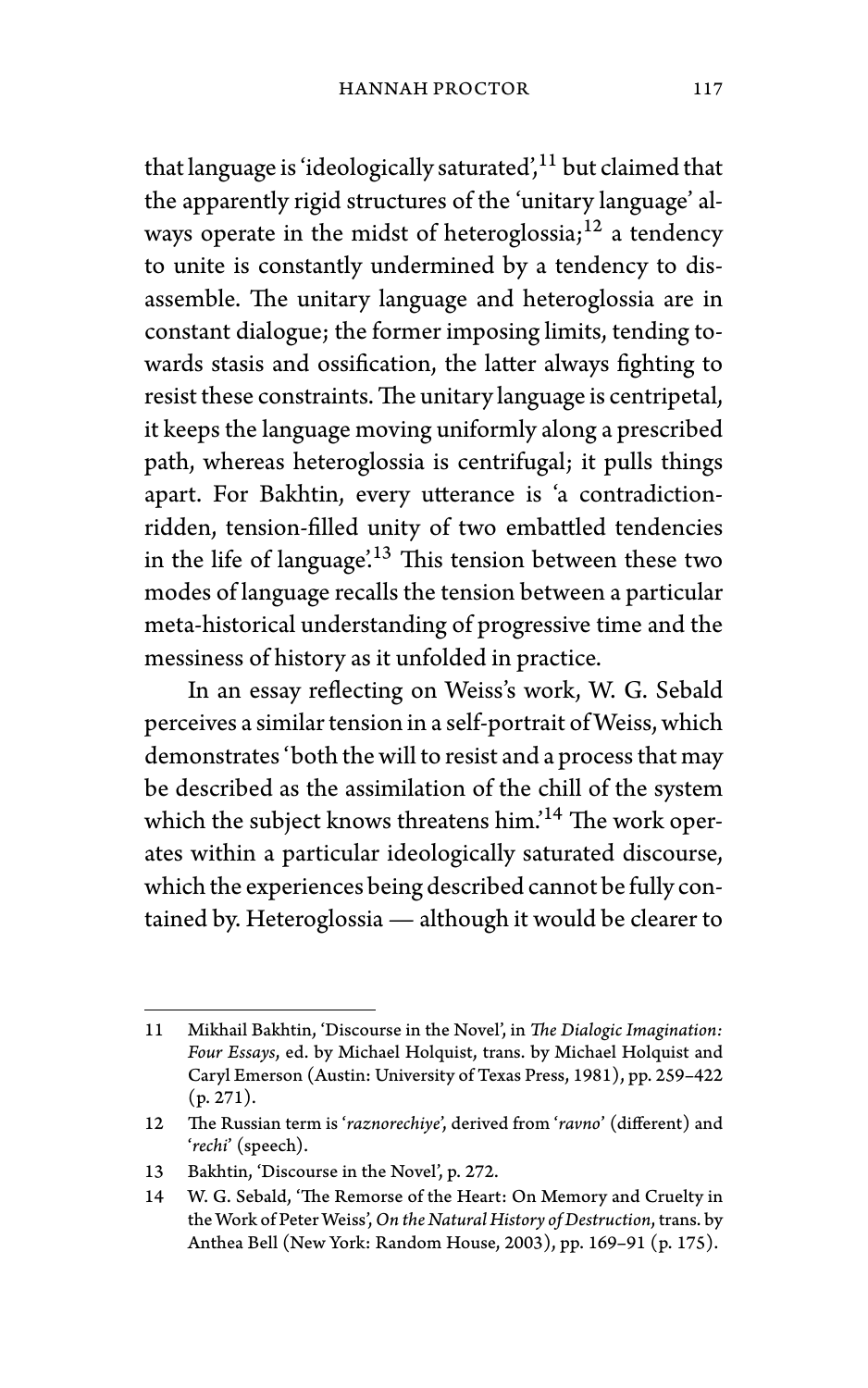say history — intrudes, cracking open the official unitary language.

The second volume of *The Aesthetics of Resistance* contains a long meditation on Théodore Géricault's painting *The Raft of Medusa* (1818-19). Weiss's fascination doesn't only concern the painting itself, which displays the splayed corpses of the drowned shipwreck victims (and could in some sense be aligned with the Pergamon Altar), but also Géricault's personal and embodied sufferings — how the artist's struggle became intertwined with his subject matter in some sense. And as Weiss's novel unfolds, it similarly reflects this damaged subjectivity. As Sebald observes: 'the grotesque deformities of our inner lives have their background and origin in collective social history'.<sup>15</sup>

Is it possible for a damaged subject to damage the damaging world? Can individuals resolve their internal fractures through collective action? In Weiss's work the extent to which people are capable of changing or intervening in the course of that history remains a fraught question. In Weiss's 1963 play *Marat/Sade* (or *The Persecution and Assassination of Jean-Paul Marat as Performed by the Inmates of the Asylum of Charenton Under the Direction of the Marquis de Sade*), the tension between history and nature (or the contingent and the immutable) is exemplified by the figures of Marat and Sade respectively. Sade takes the position that nature is a 'passionless spectator'  $^{16}$  indifferent to humanity, declaring that

Nature herself would watch unmoved if we destroyed the entire human race.<sup>17</sup>

<sup>15</sup> Ibid., p. 184.

<sup>16</sup> Peter Weiss, *Marat/Sade*, trans. by Geoffrey Skelton and Adrian Mitchell (New York; Atheneum, 1983), p. 23.

<sup>17</sup> Ibid., p. 24.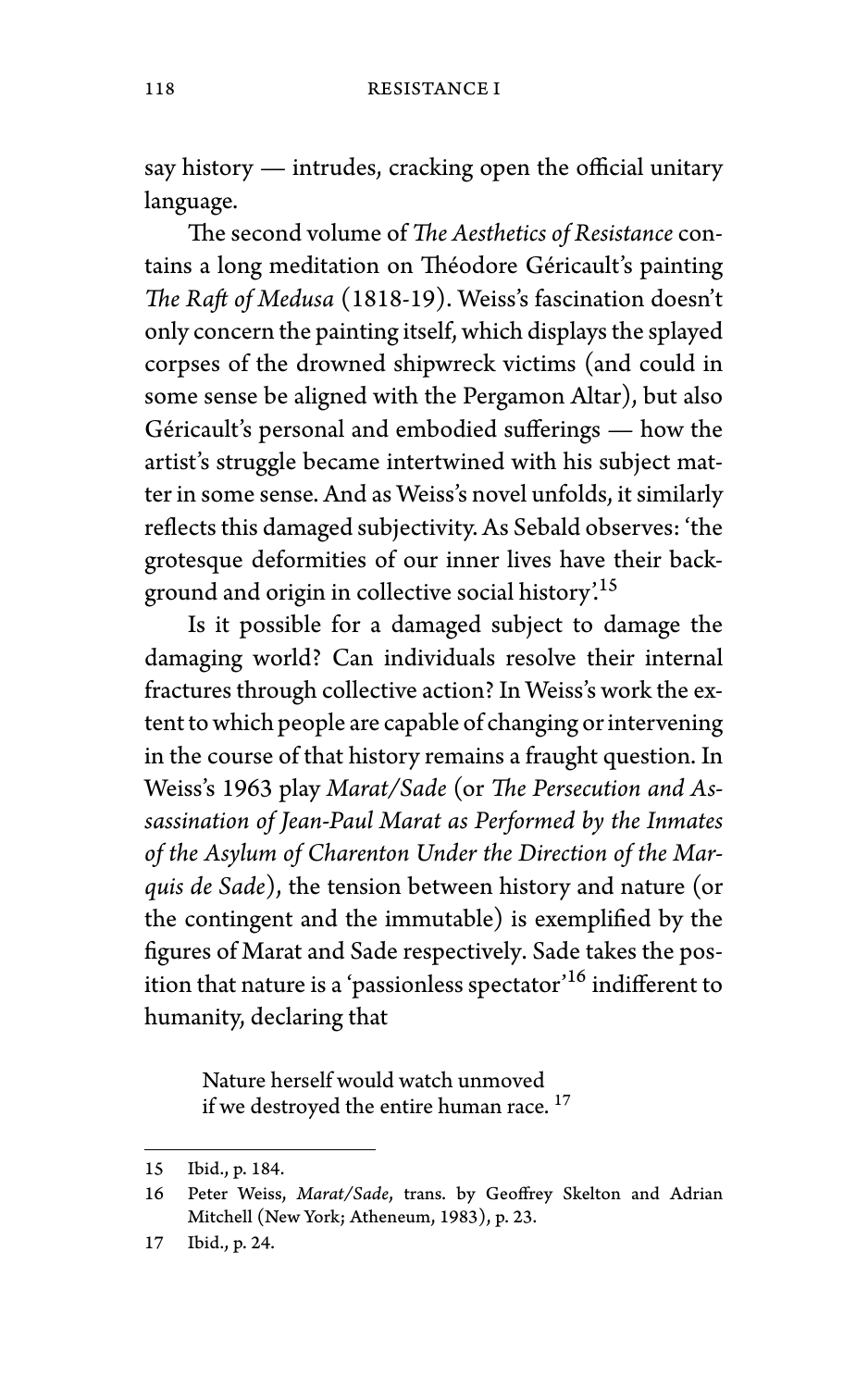Marat, on the other hand, insists on the possibility of intervention:

Against Nature's silence I use action In the vast indifference I invent a meaning I don't watch unmoved I intervene and say that this and this are wrong and I work to alter them and improve them The important thing is to pull yourself up by your own hair to turn yourself inside out and see the whole world with fresh eyes. <sup>18</sup>

The play stages rather than resolves this contradiction. Structured as a play-within-a-play performed by patients in an asylum, *Marat/Sade* is set in 1808; the revolutionary events that are directed by Sade and performed by the inmates (which culminate in the assassination of Marat) took place in the preceding years. In addition to the dynamic between Sade and Marat there is also a tension between the patients and hospital workers. If the asylum is understood as a microcosm of France then this distinction between the insane and the sane maps onto a class antagonism between the proletariat and the bourgeoisie. The patients, ordinary French people who have not benefitted from the revolution, come into constant conflict with the bourgeois people who run the hospital, setting up a conflict-ridden dialogue similar to the relation between heteroglossia and unitary language. Weiss also aligns the Parisian audience of Sade's play-within-a-play with the contemporary audience he is addressing. According to John J. White, Weiss's depiction of French history, which draws a parallel between Marat and Sade should be

<sup>18</sup> Ibid., p. 27.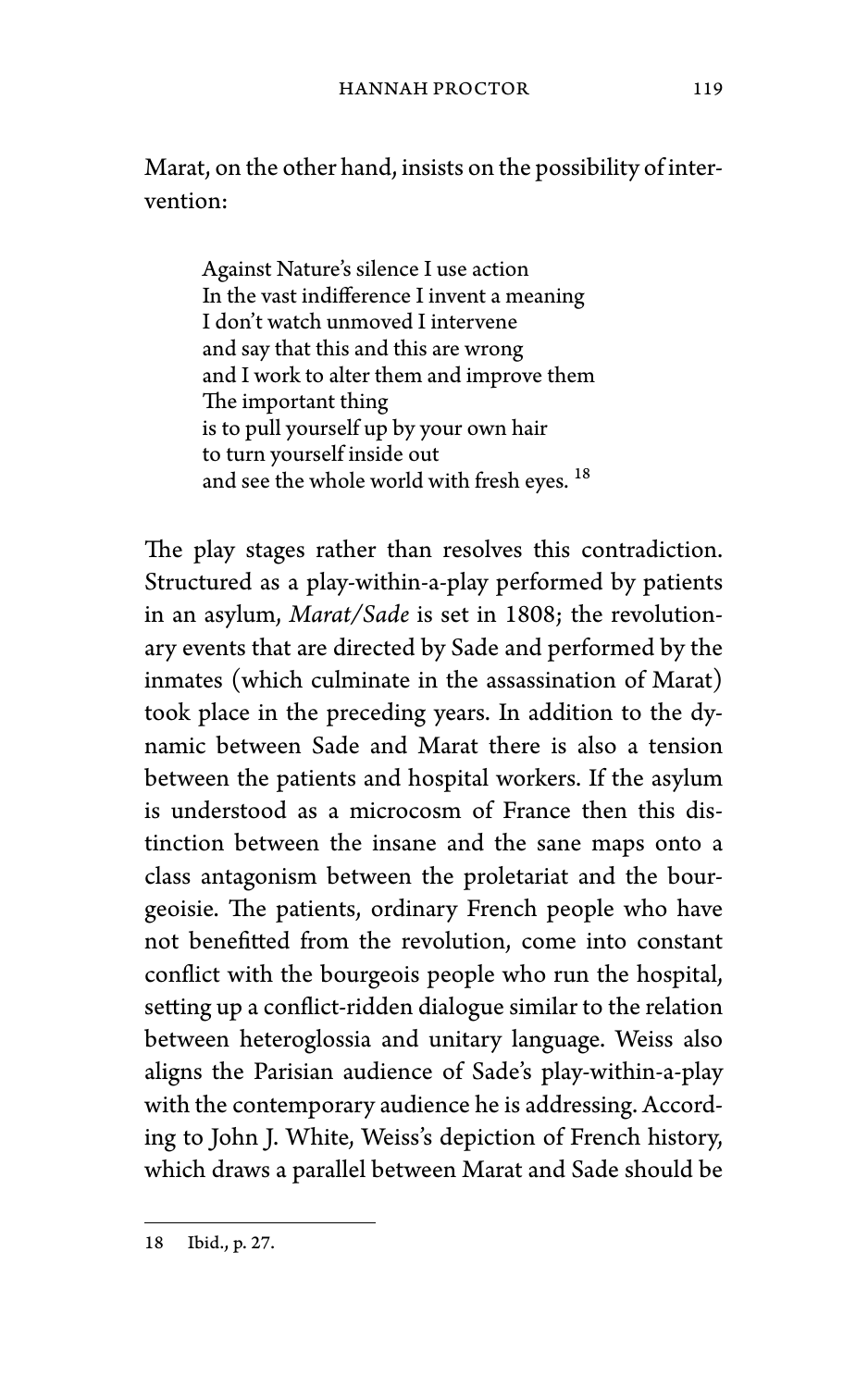read as a comment on German history, drawing an analogous connection between the Nazi past and the West German present. For White the pronouncements of Sade regarding the immutability of history are characteristic of the play as a whole, which is governed by a 'cruel note of historical determinism'; history becomes a play lunatics are forced to perform like puppets.<sup>19</sup> This seems to offer a bleaker view of the world than the opening scene in *The Aesthetics of Resistance*. Would it be possible to imagine a scenario in which the audience somehow prises open a space for intervention, refuses the seemingly mechanically repetitious cycles history is fatefully trapped in to refuse the 'chill of the system'? Could the asylum's inmates overturn their situation in the manner dreamed of by the young protagonists standing before the Pergamon Altar?

Weiss's works pose often unresolvable questions about the relationships between writing and action, aesthetics and politics. They suggest that only through reckoning with the wounds of history can wounded subjects produced by history resist the continued perpetration of future violence.

<sup>19</sup> John J. White, 'History and Cruelty in Peter Weiss's "Marat/Sade"', *Modern Language Review*, 63.2 (1968), pp. 437–48 (p. 447).